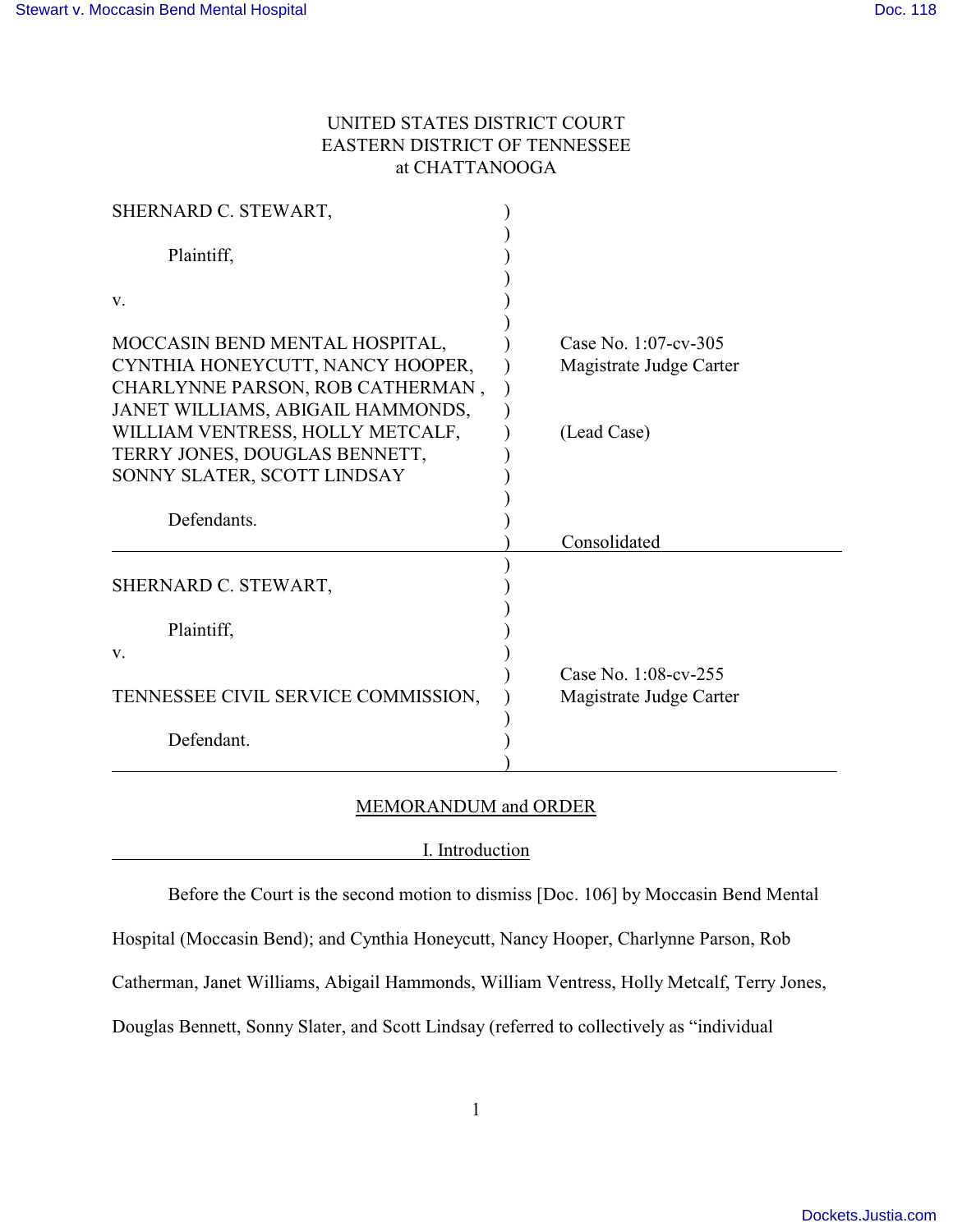defendants"); and the Tennessee Civil Service Commission (the Commission). The plaintiff has filed a response to the motion [Doc. 109] and a supplemental response [Doc. 113].

For the reasons stated in this Memorandum and Order, the defendants' second motion to dismiss is GRANTED in part and RESERVED in part.

#### II. Background

Plaintiff Shernard Stewart filed a *pro se* complaint against his former employer, Moccasin Bend, and certain Moccasin Bend employees in Case No. 1:07-cv-305. In a separate action, Plaintiff filed a claim against the Commission in Case No. 1:08-cv-255 which the Court consolidated with Case No. 1:07-cv-305. This consolidated action appears to stem from Moccasin Bend's termination of the plaintiff's employment and the subsequent decision by the Commission to uphold the termination. The complaints from Case No. 1:07-cv-305 and Case No. 1:08-cv-255 are considered together as the consolidated complaint.

In his complaint against Moccasin Bend and the individual defendants filed in Case No. 1:07-cv-305, Stewart summarily states the allegations as "Discrimination, Harassment, Violation of F.M.L.A (the Family Medical Leave Act), unfair treatment, Slander, Discharge –Of [sic] False Statement, Retribution, Violation of State Policy and Procedures, and Violation of THRC & EEOC, Violation of Civil Rights." (Doc. 5, Case No. 1:07-cv-305). For the factual basis of his claims, the plaintiff states:

Allegation of being angry, verbally abusive, conduct that reasonably could be construed as a direct threat [sic]. Discrimination, Harassment, Violation of F.M.L.A., unfair treatment, Slander, discharge, violation of the state policy and procedures "Employee Handbook" Improper investigation – For The Work Place Harrassement [sic] Complaint "March 29, 2007, Violation - THRC & EEOC Violation of Civil Rights, Pain, Suffering.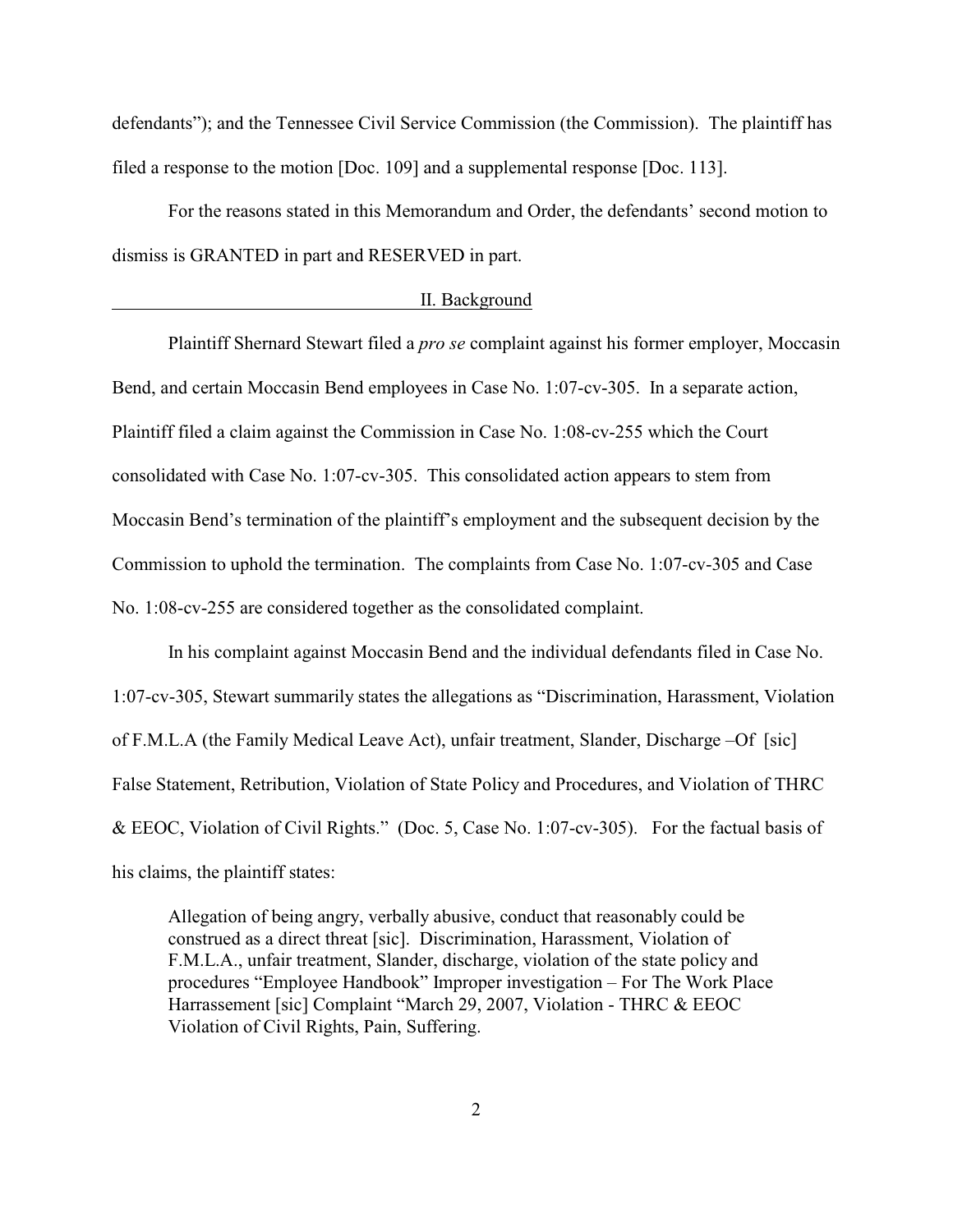(Plaintiff's Complaint, Case No. 1:07-cv-305, Doc. 5). The plaintiff seeks damages and

reinstatement. Based on the facts presented in this complaint alone, it is impossible to

understand the basis for the plaintiff's claims.

The plaintiff's Complaint filed in Case No. 1:08-cv-255 is brought against the

Commission. The plaintiff states in this complaint

I had been terminated in Feb 23, 2007 and appealed my discharge though the appeals process up through the Civil Service Commission. The hearing was held on Aug 3, 8, 9, 2008, but the Commission withheld information that would reinstate me by leaving out me and my witness. The Commission do not [sic] render a decision until July 18, 2008. I believe this is a continuance of the harassment and ongoing retaliation of my former employer (Moccasin Bend) in violation of Title VII of the Civil Rights Act of 1964 as amended and Title I of the Americans with Disabilities Act of 1990.

(Doc. 4, Case No. 1:08-cv-255). Plaintiff further states in his complaint:

Had a [sic] unfair Due Process by [sic] (Mr. William Ventress) CEO. The Civil Service do not [sic] make the right ruling of Facts and Law ... Discharge off [sic] hearsay (Never being suspended or wrote up [sic] warning [sic] Fact Grievance matter was never investigated even thought [sic] I file [sic] grievances on each complaints July 20, 2006, Nov. 14, 2006, Feb. 1, 2007 and Feb 15 and also Feb 23, 2009 the day of my discharge. Fact. [sic] On Oct. 15, 2008 Civil Commission upheld discharge hearing in Nashville 1:30 p.m.

(Doc. 4, Case No. 1:08-cv-255). The plaintiff seeks reinstatement to his job at Moccasin Bend

and monetary damages. These allegations alone do not reveal much about the basis of the

plaintiff's claims against the Commission.

### III. Discussion

The defendants argue that the consolidated complaint fails to make the factual allegations

necessary to state a claim for the many causes of action plaintiff attempts to assert and should

therefore be dismissed pursuant to Fed. R. Civ. P. 12(b)(6). Defendants also argue Moccasin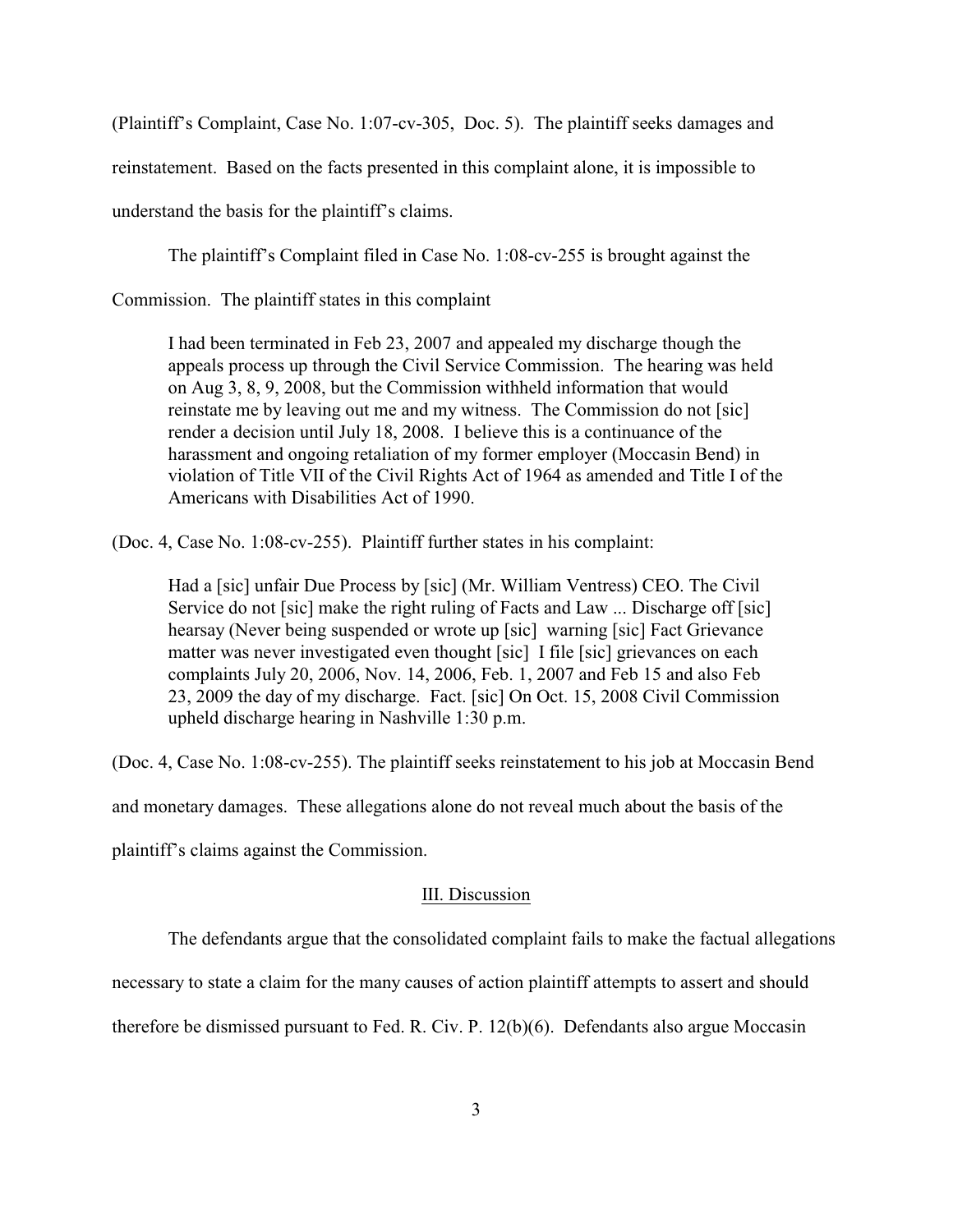Bend and the Commission are state agencies and therefore have Eleventh Amendment immunity for most of the causes of action asserted against them by the plaintiff.

The defendants previously filed a motion to dismiss on the basis of Eleventh Amendment immunity, but the Court denied the motion without prejudice on the ground that the defendants had failed to come forward with evidence to show that they are state agencies entitled to Eleventh Amendment immunity. The defendants have subsequently filed this motion to dismiss reasserting Eleventh Amendment immunity. The Court shall address the Eleventh Amendment immunity argument first.

#### **A. Eleventh Amendment Immunity**

Although the plaintiff generally bears the burden of proving federal subject matter jurisdiction in response to a motion brought under Fed. R. Civ. P. 12(b)(1), the entity claiming sovereign immunity under the Eleventh Amendment bears the burden of proving its entitlement to such immunity. *Gragg v. Ky. Cabinet for Workforce Dev.*, 289 F.3d 958, 963 (6th Cir. 2002).

Under the Eleventh Amendment, "the Judicial power of the United States shall not be construed to extend to any suit in law or equity, commenced or prosecuted against one of the United States by Citizens of another State." The withdrawal of jurisdiction equals an immunity from suit. *Puerto Rico Aqueduct & Sewer Auth. v. Metcalf & Eddy, Inc.*, 506 U.S. 139, 144 (1993). This immunity has been extended to suits brought in federal court by an unconsenting State's own citizens as well as citizens of another State. *Tennessee v. Lane*, 541 U.S. 509, 517 (2004). Congress may abrogate a State's Eleventh Amendment immunity. *Id.* In addition, a State is free to waive its immunity from suit in federal court. *Lapides v. Bd. of Regents*, 535 U.S.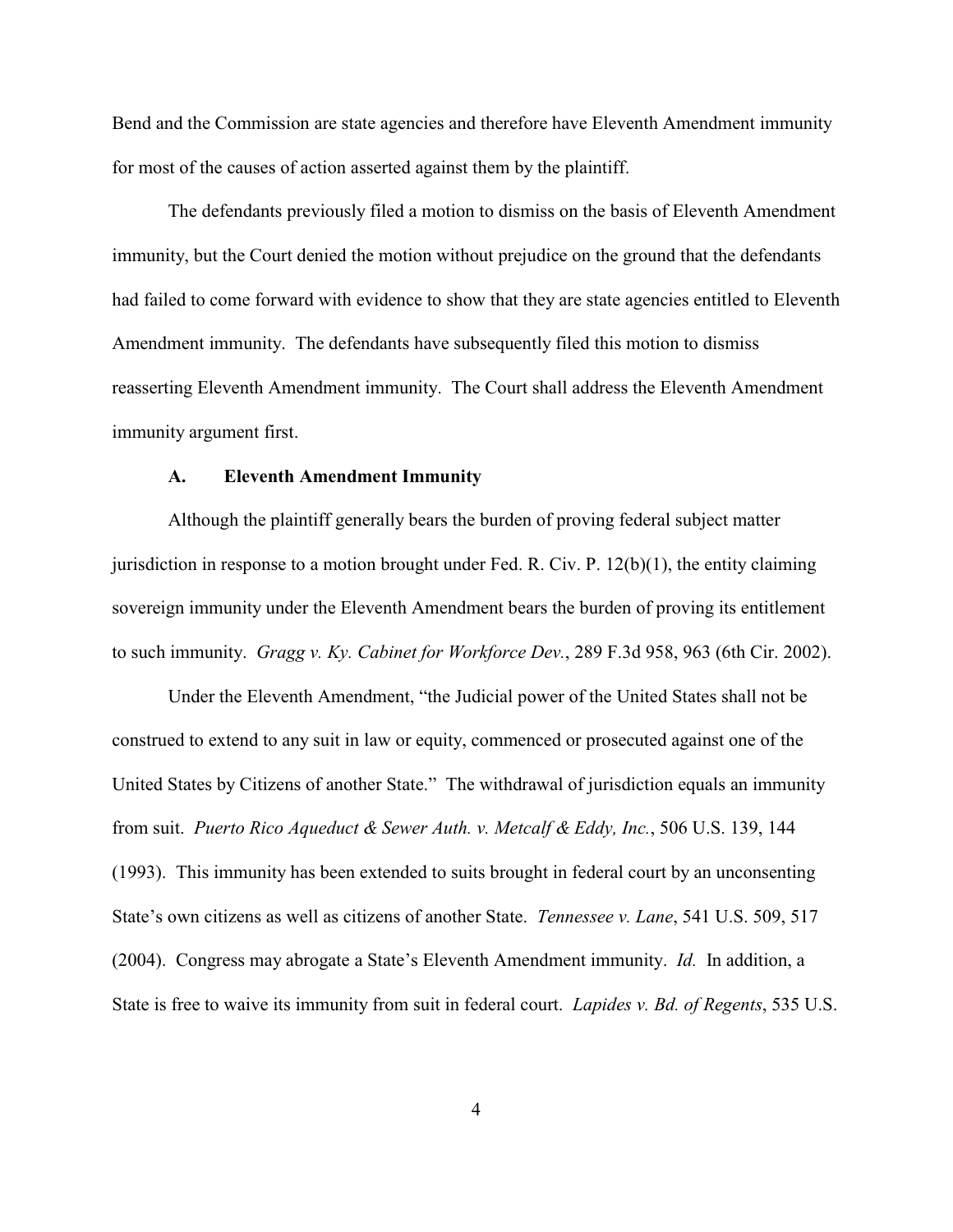613, 618 (2002). However, absent waiver or abrogation, a State retains its Eleventh Amendment immunity in federal court. *Alabama v. Pugh*, 438 U.S. 781, 782 (1978) (per curiam).

Eleventh Amendment immunity does not attach if the lawsuit is not against the State or an "arm of the State." *Mt. Healthy City Sch. Dist. Bd. of Educ. v. Doyle*, 429 U.S. 274, 280 (1977). Since the State of Tennessee is not a party in this action, Eleventh Amendment immunity must rest on the defendants being arms of the state. In determining whether an entity is an "arm of the State," the Court of Appeals for the Sixth Circuit considers the following factors: "(1) whether the state would be responsible for a judgment against the entity in question; (2) how state law defines the entity; (3) what degree of control the state maintains over the entity; and (4) the source of the entity's funding." *Ernst v. Rising*, 427 F.3d 351, 359 (6th Cir. 2005) (citing *S.J. v. Hamilton County*, 374 F.3d 416, 420 (6th Cir. 2004)).

In support of their motion to dismiss based on Eleventh Amendment immunity, defendants have submitted the affidavit of Robert Grunlow, Deputy Commissioner of the Tennessee Department of Mental Health and Developmental Disabilities (TDMHDD). According to Mr. Grunlow, the TDMHDD is the State of Tennessee's mental health, substance abuse, and developmental disabilities authority. (Grunlow aff. at  $\P$   $\P$  2 and 4). The TDMHDD is responsible for the coordination, administration and evaluation of state and federally funded services "for persons of all ages who have mental illness, serious emotional disturbance, or developmental disabilities." Tenn. Code Ann. § 33-2-201. Programs operating under the direction of the TDMHDD are subject to an appropriation of funds received from the Tennessee General Assembly. Tenn. Code Ann. § 33-1-204. The TDMHDD is authorized by state law to maintain and operate facilities and to make and enforce rules that are necssary for the efficient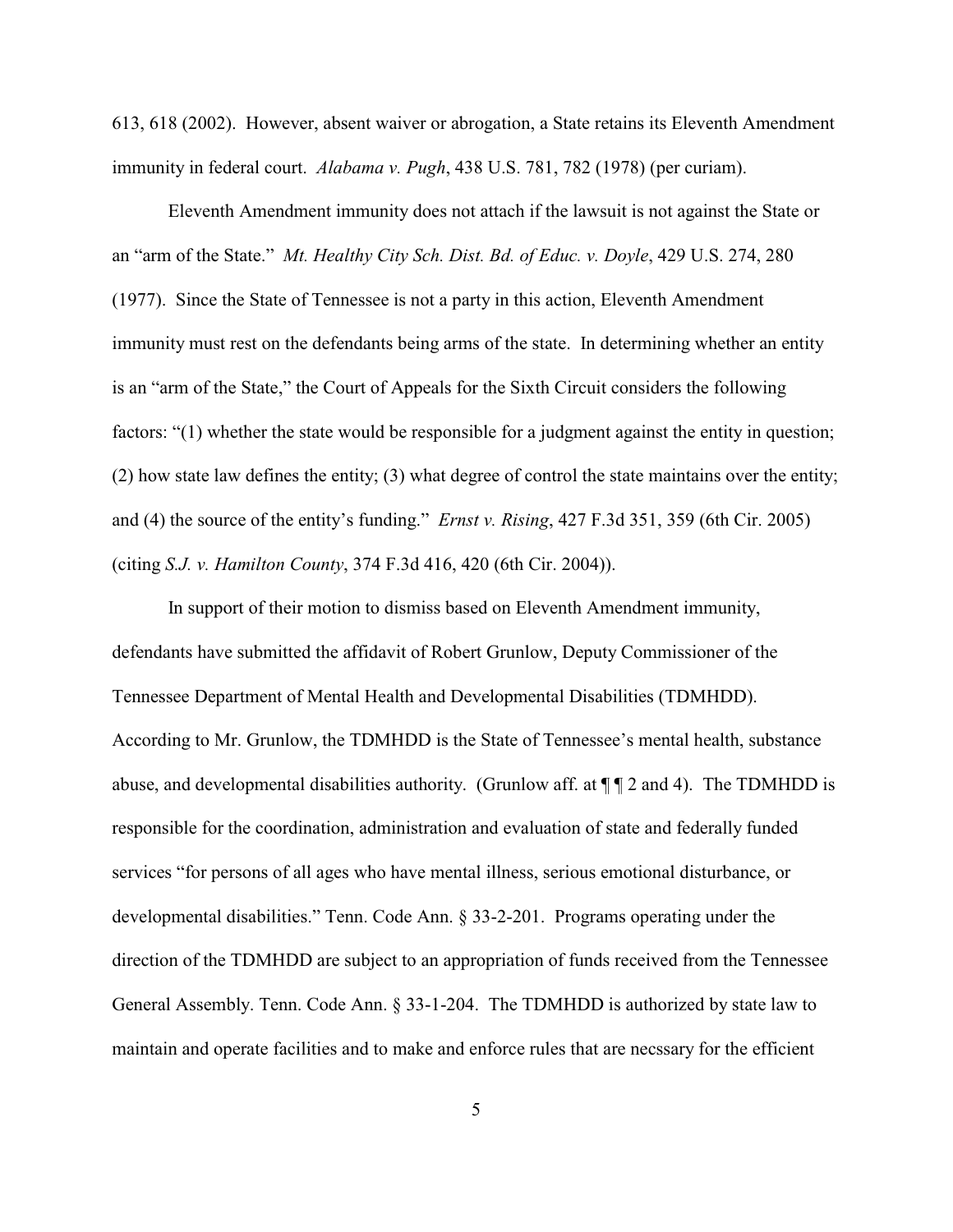financial management and lawful operation of facilities. Tenn. Code. Ann. § 33-1-302(a)(3)-(4). Moccasin Bend Mental Hospital<sup>1</sup> is one of five regional mental institutes operated by TDMHDD. (Grunlow aff. at  $\P$  5). Any judgment against Moccasin Bend would be paid by the State of Tennessee. (Grunlow aff. at ¶ 8). Based on this information, the Court concludes Moccasin Bend is an arm of the State of Tennessee and is therefore entitled to Eleventh Amendment immunity.

This Court previously determined the individuals served in the lawsuit, all employees of Moccasin Bend, are being sued in their official, rather than individual, capacities (Doc. 29). A claim against a government employee in his or her official capacity constitutes a claim against the governmental entity itself and cannot be maintained independently from the claim against the governmental entity. *Kentucky v. Graham*, 473 U.S. 159 (1985); *Culberson v. Doan*, 125 F. Supp.2d 252, 273 (S.D. Ohio 2001). "Official capacity suits 'generally represent only another way of pleading an action against an entity of which an officer is an agent.'" *Id.* at 273 (quoting *Monell*, 436 U.S. at 690-91). Thus, the plaintiff's claims against the individual defendants constitute claims against Moccasin Bend itself which is, as previously stated, entitled to Eleventh Amendment immunity.

As for the Commission, it is established by Tenn. Code. Ann. § 8-30-101 et *seq.* Tennessee law gives it the authority to hear civil service appeals brought pursuant to state statutes and regulations and such an appeal is the final step in the grievance procedure for a state employee. Tenn. Code. Ann. § 8-30-108. Accordingly, the Court concludes the Commission is also an arm of the State of Tennessee and is entitled to Eleventh Amendment immunity.

 ${}^{1}$ Mr. Grunlow states the correct name for this defendant is Moccasin Bend Mental Health Institute.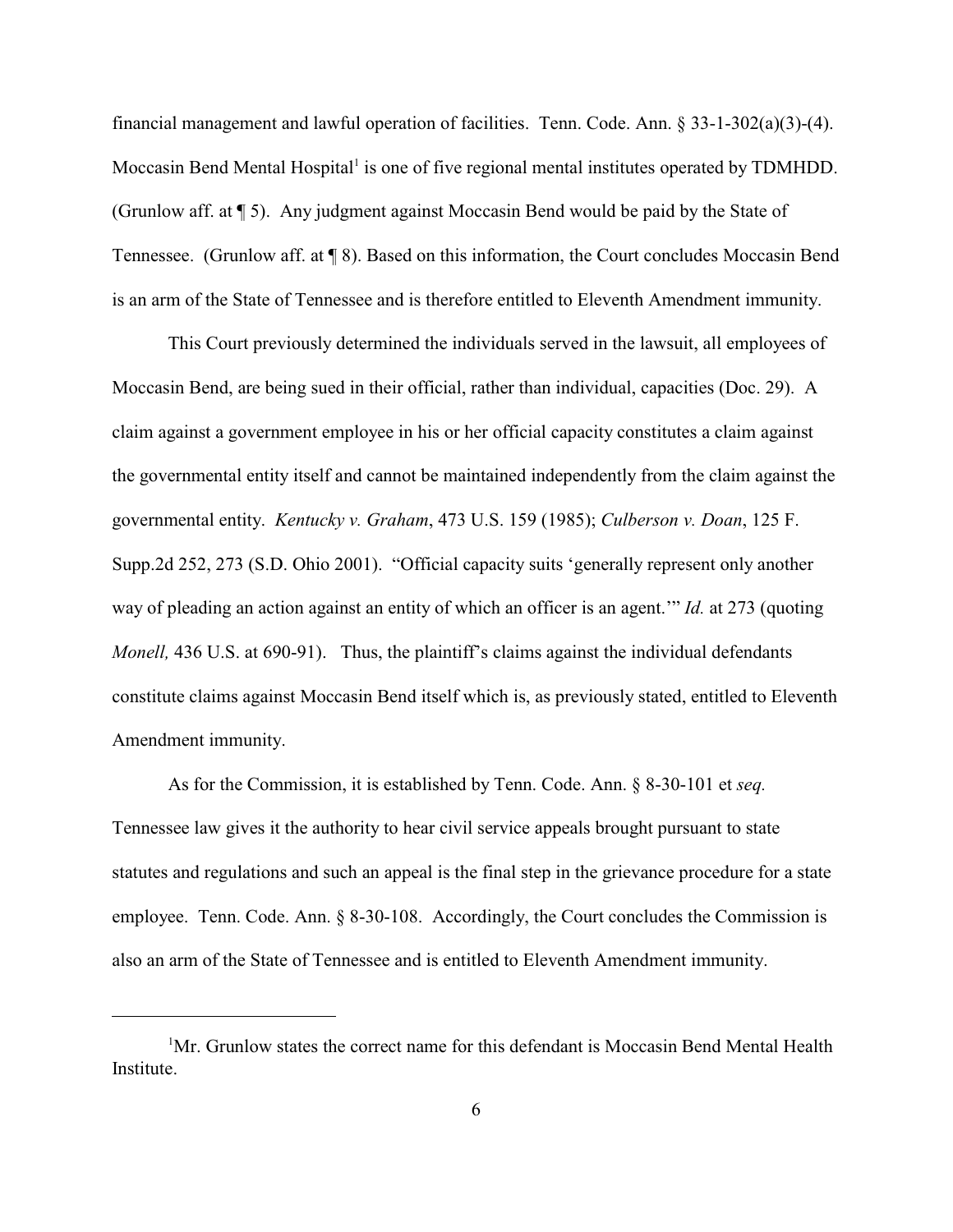The State of Tennessee has not consented to be sued under state or federal causes of action in federal court. *Berndt v. Tennessee*, 796 F.2d 879, 881 (6th Cir. 1986) (holding Tennessee has not waived Eleventh Amendment immunity); *accord Reid v. State of Tennessee*, 1995 WL 619964 \*1 (6<sup>th</sup> Cir. Oct. 20, 1995); *Reid v. Purkey*, 2007 WL 646370 \*3 (E.D. Tenn. Feb. 26, 2007). Thus, to the extent that the plaintiff seeks to assert any state causes of action against the defendants in federal court, they are barred by the State of Tennessee's sovereign immunity under the Eleventh Amendment to the United States Constitution. Further, all federal causes of action brought in federal court against the State of Tennessee are also barred by the Eleventh Amendment unless Congress has specifically and validly abrogated Eleventh Amendment immunity. *Id.*

In the instant case, it appears the plaintiff seeks to bring federal claims against the State of Tennessee under the following federal law: Title VII of the Civil Rights Act of 1964 (Title VII) The Family and Medical Leave Act (FMLA), and Title I of the Americans with Disabilities Act of 1990 (ADA). Plaintiff also appears to allege procedural due process violations under the Fourtheenth Amendment arising from the administrative proceedings before the Commission. Plaintiff seeks reinstatement and monetary damages.

Congress has not validly abrogated Eleventh Amendment immunity to the States for claims seeking monetary damages brought under Title I of the ADA. *Board of Trs. of the Univ. of Alabama v. Garrett*, 531 U.S. 356, 363-74 & n. 9 (2001); *Dedinger v. Ohio*, 2006 WL 3311284 \*5 (6<sup>th</sup> Cir. Nov. 14, 2006); *Gentry v. Summit Behavioral Healthcare*, 2006 WL  $2567459 * 2$  (6<sup>th</sup> Cir. Sept. 5, 2006). Thus, plaintiff's claims for damages against defendants under Title I of the ADA are barred by the Eleventh Amendment. On the other hand, Eleventh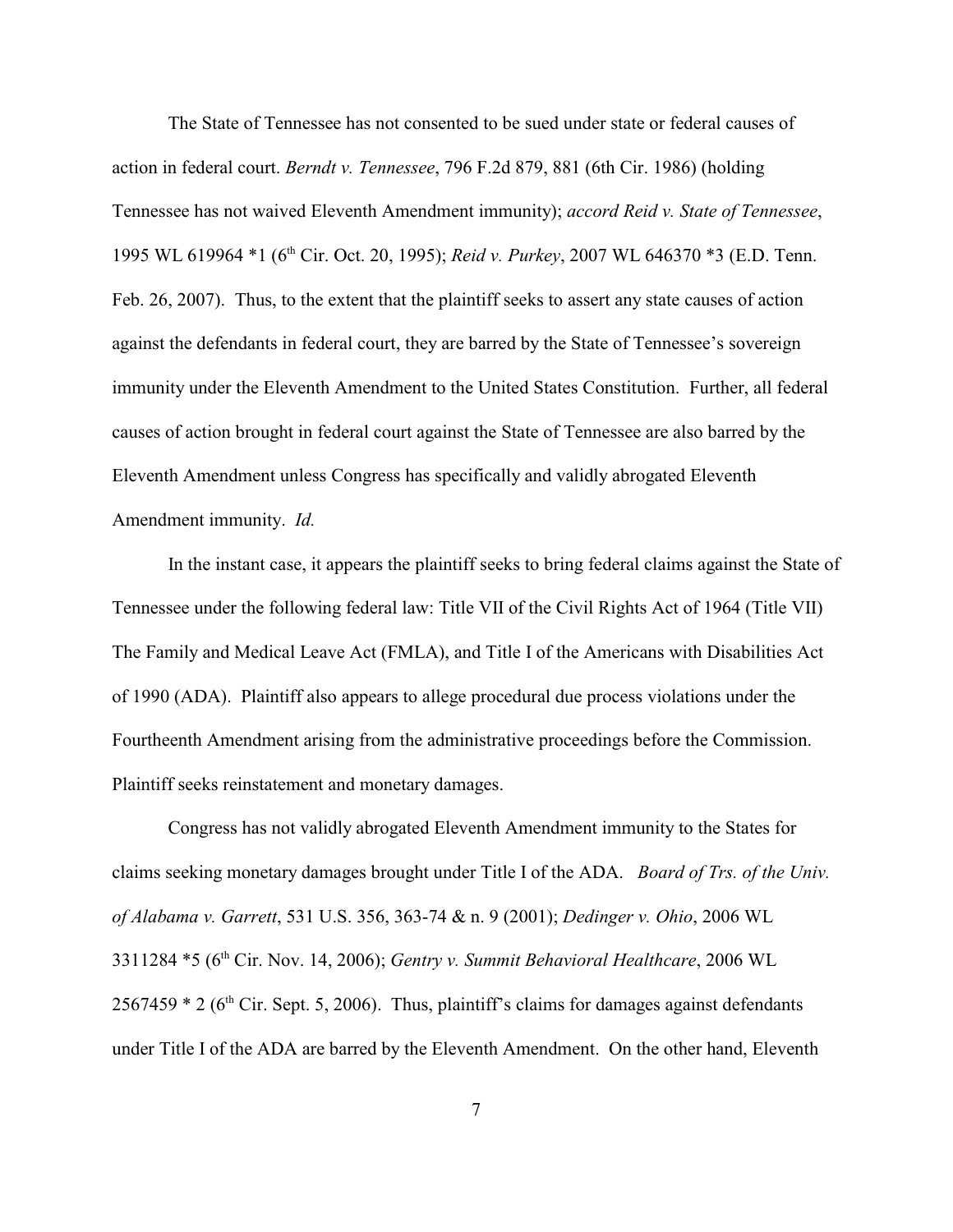Amendment immunity does not apply to claims brought against state officials in their official capacity seeking prospective injunctive relief. *Ex Parte Young*, 209 U.S. 123 (1908); *Carten v. Kent State University*, 282 F.3d 391, 395 (6<sup>th</sup> Cir. 2002). "Claims for reinstatement are prospective in nature and appropriate subjects for *Ex Parte Young* actions." *Carten* , 282 F.3d at 396 (student requested reinstatement under Title II of the ADA to university after expulsion); *Turker v. Ohio Dept. of Rehabilitation,* 157 F.3d 453, 460 (6<sup>th</sup> Cir. 1998) ("Of course, reinstatement to a job position clearly falls within the purview of prospective equitable relief.") Thus, plaintiff's claim under Title I of the ADA against a state official for reinstatement to his job is not barred by the Eleventh Amendment.

Congress has validly abrogated Eleventh Amendment immunity for claims brought against States under the family care provision of the FMLA. *Nevada Dep't of Human Resources v. Hibbs*, 538 U.S. 721 (2003). The family care provision entitles employees to take leave to care for family members. *See* 29 U.S.C. § 261(a)(1)(C). Thus, to the extent the plaintiff brings a claim under the family care provision, this claim also survives sovereign immunity. On the other hand, Eleventh Amendment immunity bars claims for damages brought against a state under the self-care provision of the FMLA. *Touvell v. Ohio Dept. of Mental Retardation and Developmental Disabilities*, 422 F.3d 392 (6<sup>th</sup> Cir. 2005). The self-care provision of the FMLA entitles employees to take leave to care for themselves. *See* 29 U.S.C. § 261(a)(1)(D). Thus, to the extent that the plaintiff brings a claim for damages against the state under the self-care provision of the FMLA, it is barred. On the other hand, a claim for reinstatement brought under the self-care provision of the FMLA falls under the *Ex Parte Young* exception to Eleventh Amendment immunity, and is not barred.

8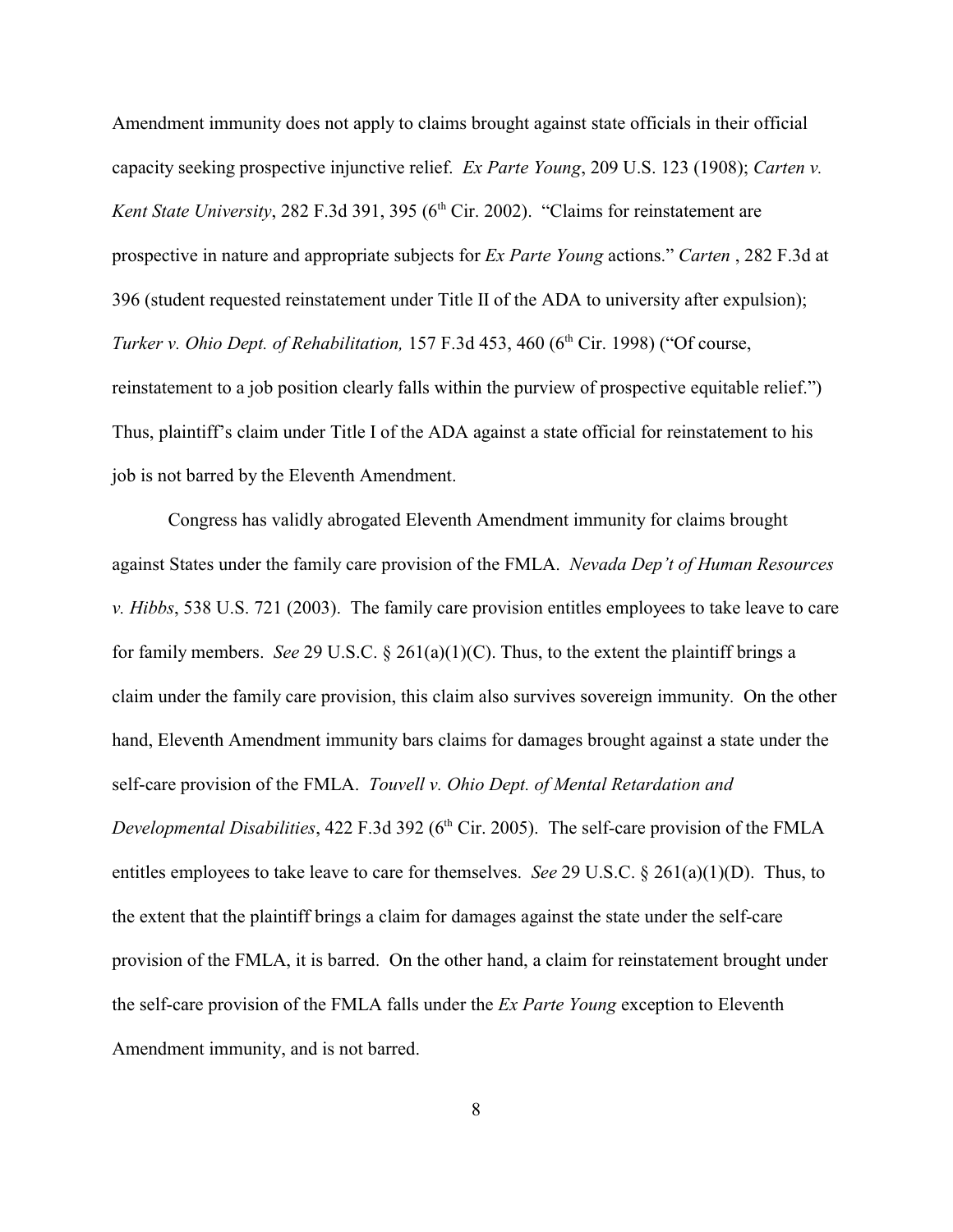Congress has validly abrogated Eleventh Amendment immunity for claims brought against states under Title VII of the Civil Rights Act of 1964. *Fitzpatrick v. Bitzer*, 427 U.S. 445 (1976); *Local No. 1903 of Inter'l Union, United Auto., Aerospace and Agricultural Implement Workers of America, UAW v. Bear Archery,* 617 F.2d 157, 159 ( $6<sup>th</sup>$  Cir. 1980). Thus plaintiff's Title VII claim also survives Eleventh Amendment immunity.

Finally, to the extent the plaintiff brings any due process claims under the Fourteenth Amendment of the United States Constitution seeking damages, those claims must be brought under 42 U.S.C. § 1983. Section 1983 is the mechanism by which a person may bring a claim to recover damages from an entity or person acting under color of law for violations of rights protected by federal law. *See Gonzaga Univ. v. Doe*, 536 U.S. 273, 284-85 (2002); *Wilson v. Garcia*, 471 U.S. 261, 278 (1985). However, Section 1983 creates no remedy against a state. *Arizonans for Official English v. Arizona*, 520 U.S. 43, 69 (1997); *DLX, Inc. v. Kentucky*, 381 F.3d 511, 526 ( $6<sup>th</sup>$  Cir. 2004). Thus, the plaintiff cannot maintain a claim for damages against the defendants for alleged violations of plaintiff's due process rights provided under the Fourteenth Amendment. However, plaintiff also seeks reinstatement to his job. To the extent plaintiff seeks reinstatement to his job at Moccasin Bend as a remedy for due process violations in a claim brought against a state official under the Fourteenth Amendment to the United States Constitution, such a claim is not barred by the Eleventh Amendment. *Ex Parte Young*, 209 U.S. 123 (1908); *Carten v. Kent State University*, 282 F.3d 391, 395 (6<sup>th</sup> Cir. 2002).

In sum, after applying Eleventh Amendment immunity, only the following claims can remain: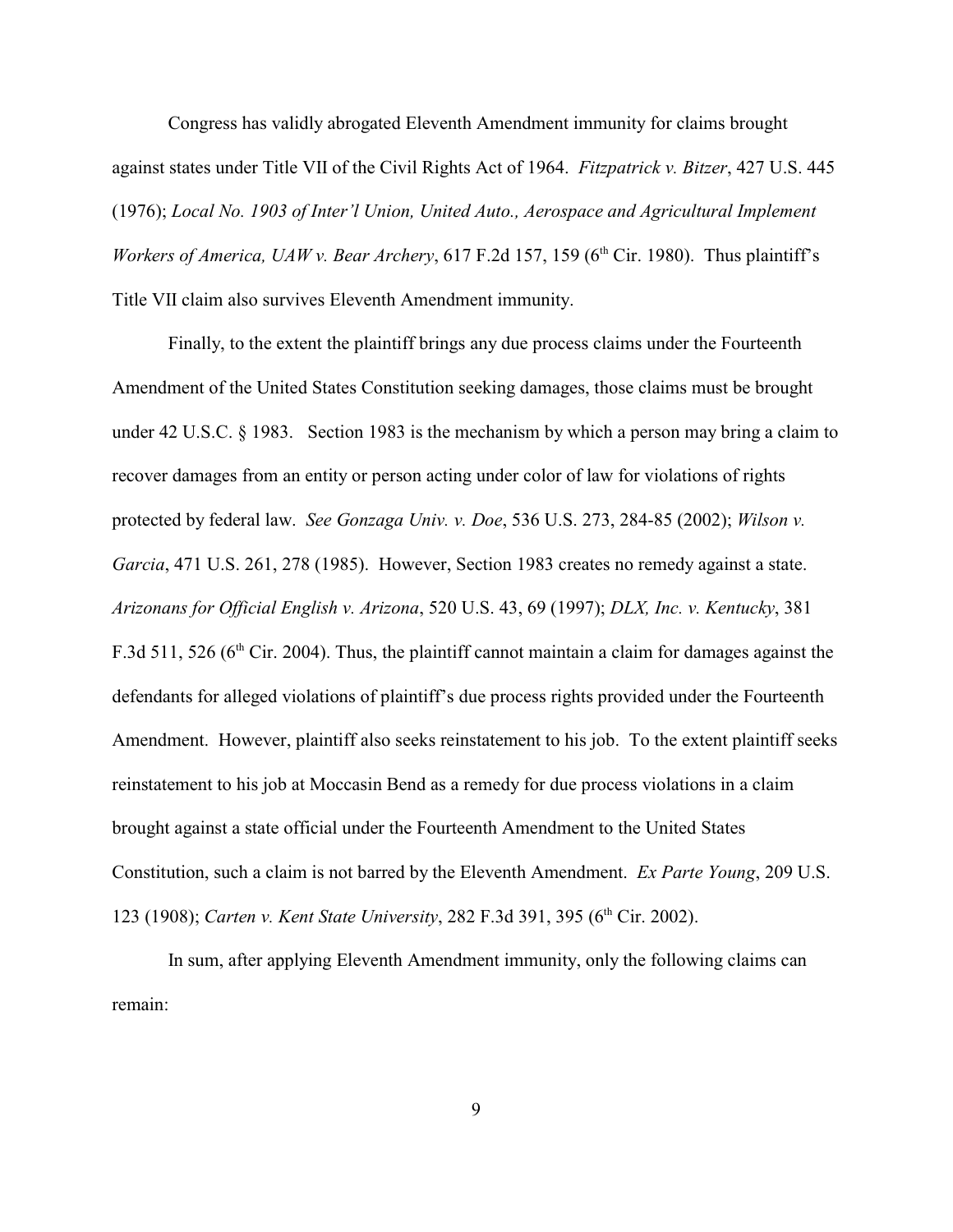- 1) a claim for reinstatement brought against one or more state officials under the ADA;
- 2) a claim for money damages and reinstatement brought against defendants under the family care provision of the FMLA;
- 3) a claim for reinstatement brought against one or more state officials under the self-care provision of the FMLA;
- 4) a claim for money damages and reinstatement brought against defendants under Title VII; and
- 5) a claim for reinstatement brought against one or more state officials alleging due process violations of the Fourteenth Amendment.

# **B. Federal Rule of Civil Procedure 8(a) - A Short and Plain Statement of the Claim**

The defendants argue that any claims which survive Eleventh Amendment sovereign immunity must be dismissed for failure to state a claim under Fed. R. Civ. P. 12 because the plaintiff's consolidated complaint fails to adequately set forth those claims. Defendants undertake some detailed analysis in their brief.

Even if the Court gives the plaintiff considerable leeway in reviewing his complaint because the plaintiff is representing himself, the complaint in general falls short of meeting the required standards of setting forth adequate claims. *See Ashcroft v. Iqbal,* 129 S.Ct. 1937, 1949 - 1953. However, the Court notes that the District Court declined to grant the defendants' first motion to dismiss, which was based on many of the same grounds as those raised by this second motion, in order to give the defendants the opportunity to come forward with evidence relating to Eleventh Amendment immunity. In doing so, the Court also stated it found "Plaintiff's complaint against Moccasin Bend plausible on its face and should not be dismissed for failure to state a claim." The District Court, at that point in the litigation, also considered the exhibits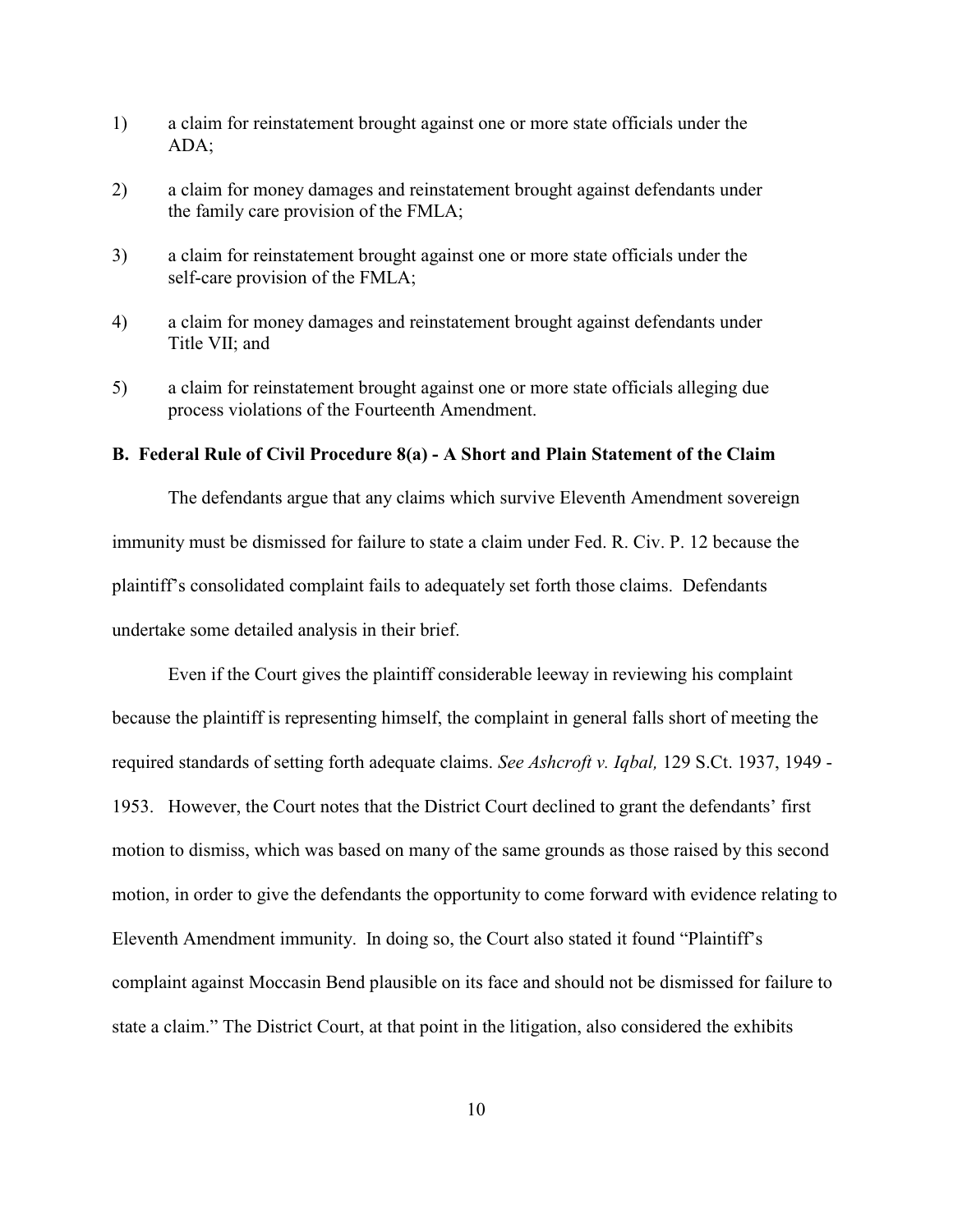attached to the consolidated complaint as well as the numerous other documents plaintiffs filed in the court record, *i.e.* Docs. 5, 32, and 33, as part of the complaint in declining to grant the first motion to dismiss. (*See* February 23, 2009 Memorandum at 6, Doc. 91). Such language may have given the plaintiff the incorrect impression that the Court would not revisit the issue of the adequacy of his pleadings. Therefore, the Court concludes that the plaintiff is entitled to notice that his claims are subject to dismissal if they fail to adequately set forth facts sufficient to support his claims and that the Court will not consider the numerous documents that he has filed in the Court record as part of his complaint.

Presently, the plaintiff's consolidated complaint is very difficult to understand. The plaintiff seems to assume, incorrectly, that the Court is aware of many facts and incidents which form the basis of his lawsuit, and therefore, the plaintiff has left this information out of his consolidated complaint. The Court has a very incomplete picture of what the plaintiff believes the defendants did or did not do which led him to file this lawsuit. The plaintiff has filed numerous documents with the Court, but the Court cannot comb through these documents and try to piece together the plaintiff's claims from them. These documents are not part of the consolidated complaint, *see* Fed. R. Civ. P. 8(a), and the Court will not consider them in reviewing the adequacy of the plaintiff's consolidated complaint. Since the Court may have given the plaintiff the incorrect impression that the extraneous documents he filed in the Court record would be considered as part of the complaint, the Court will give the plaintiff time to amend his consolidated complaint in order to add factual allegations. *See Friedman v. Campbell*, 1999 WL 1045281  $*1$  (6<sup>th</sup> Cir. Nov. 8, 1999) "(It is incumbent on the court to take appropriate measures to permit the adjudication of *pro se* claims on the merits, rather than to order their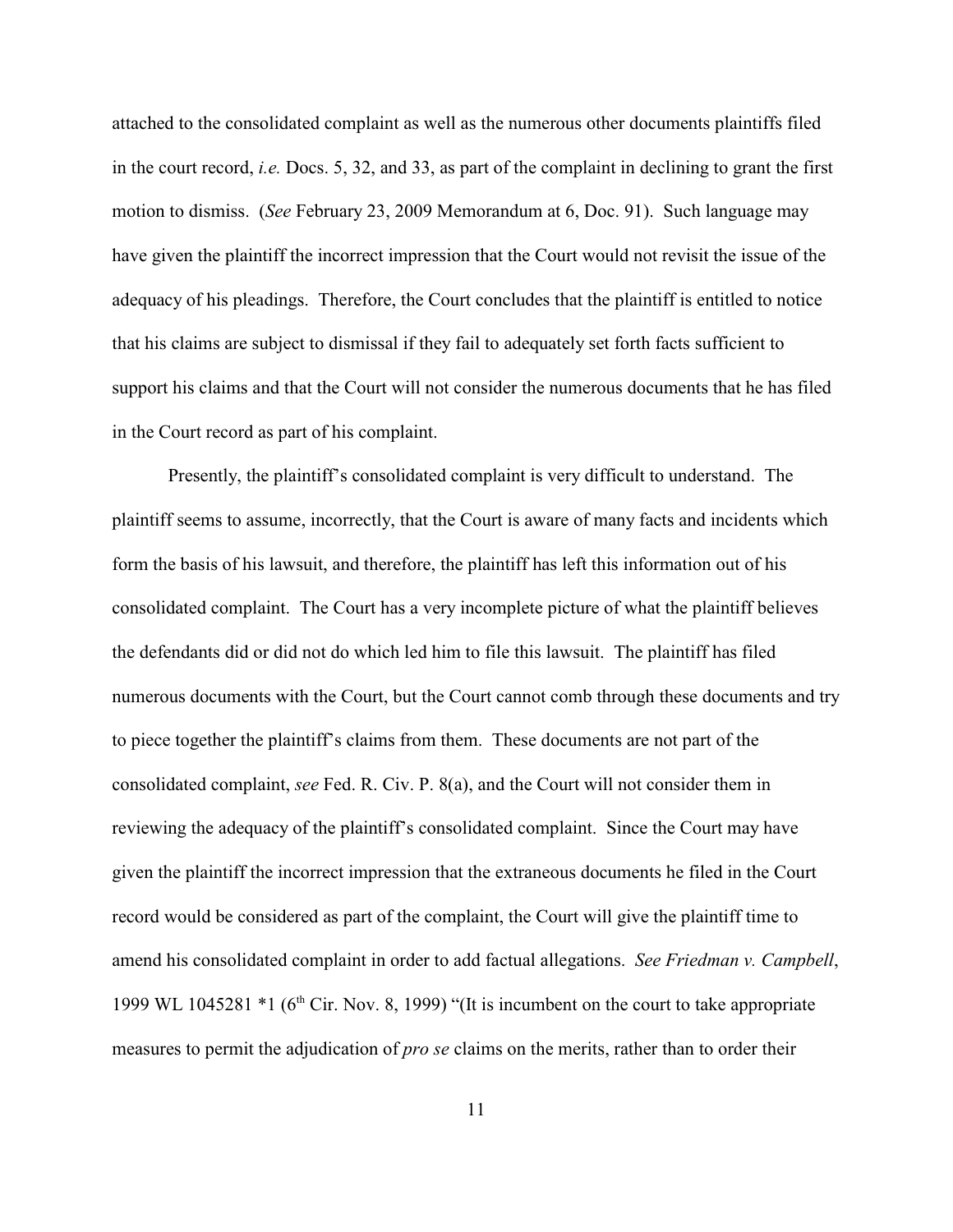dismissal on technical grounds."); *see also Barreto v. Dillon*, 2007 WL 4102742, \* 1 (2d Cir. Nov.19, 2007) ("a pro se plaintiff should be afforded an opportunity to amend his complaint prior to its dismissal for failure to state a claim unless the court can rule out any possibility, however unlikely it might be, that an amended complaint would succeed in stating a claim.") The plaintiff may *not* add new claims. But if the plaintiff does decide to amend his consolidated complaint, he should more fully explain the basis for the claims he has already asserted in his consolidated complaint. Fed. R. Civ. P. 8(a) requires the plaintiff to give a "short and plain statement" of the plaintiff's claims. A short and plain statement of the plaintiff's claims should contain all the facts necessary for the Court to understand what happened to the plaintiff and why he is bringing this lawsuit. It should explain what each defendant did or did not do which caused the plaintiff to sue the defendant. In other words, the plaintiff needs to tell his "story" as clearly as he can. Introduction of evidence at this time is not needed or appropriate.<sup>2</sup>

Accordingly, the defendants' motion to dismiss is GRANTED in part and RESERVED in part. All claims barred by the Eleventh Amendment, as detailed herein, are DISMISSED. The following claims are not barred:

- 1) a claim for reinstatement brought against one or more state officials under the ADA;
- 2) a claim for money damages and reinstatement brought against defendants under the family care provision of the FMLA;
- 3) a claim for reinstatement brought against one or more state officials under the self-care provision of the FMLA;

<sup>&</sup>lt;sup>2</sup>The Court is aware that it is very difficult for a non-lawyer to represent himself in federal court. Therefore, the Court urges the plaintiff to try to find an attorney to represent him in this matter.